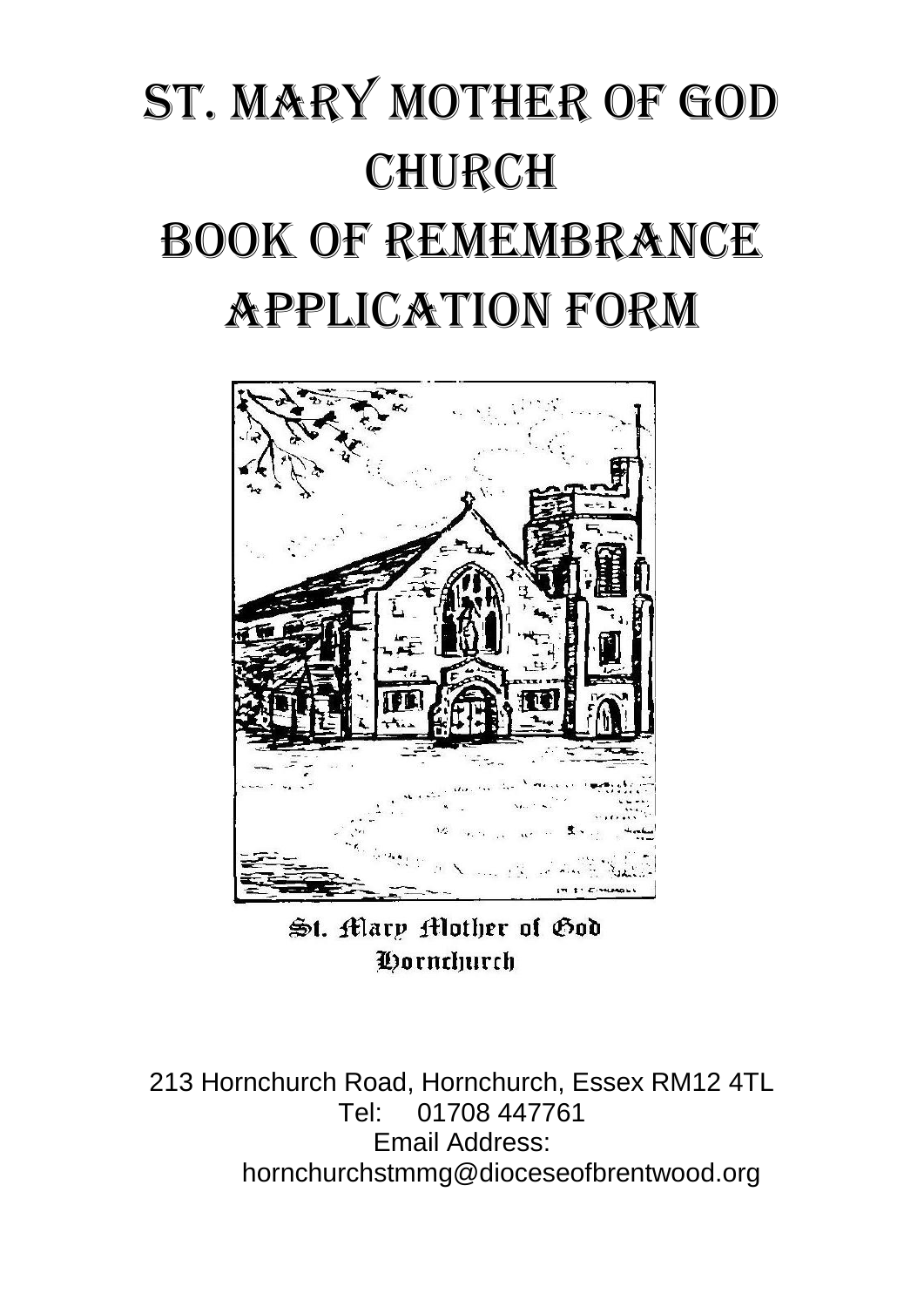To mark the Diamond Jubilee of our Parish, we created a Book of Remembrance, in which we inscribe the names of our deceased parishioners (family and friends). The Book of Remembrance is a permanent reminded to the Parish of the debt we owe those who have gonebefore us – who passes on their faith to us and left us the Church in which we worship as a permanent memorial to their faithfulness.

The book is kept in a specially made case in the Lady Chapel, with the relevant dates on display daily. If you would like to have a name inscribedin the book, please complete the form. To defray the costs of the paper, inkand fees for as professional calligrapher, you are invited to make a donation of £10 for each name submitted.

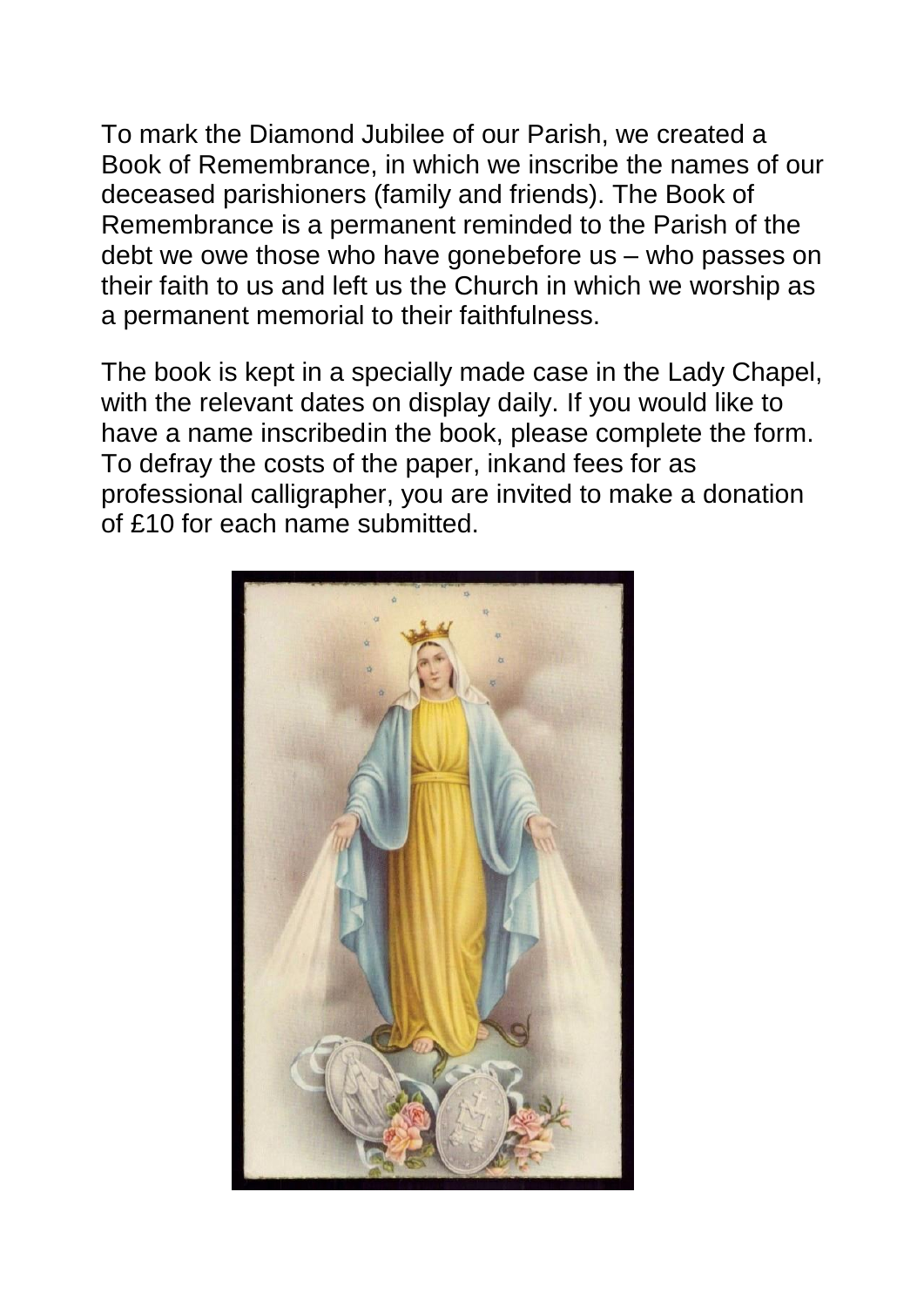I wish to have the following name(s) inserted in the Book of Remembrance:

Name of Deceased (Block Capitals):

Name of Deceased (Block Capitals):

Please enclose this form and your donation in an envelope marked **Book of Remembrance** and leave it in the Parish Office or the Presbytery letterbox.